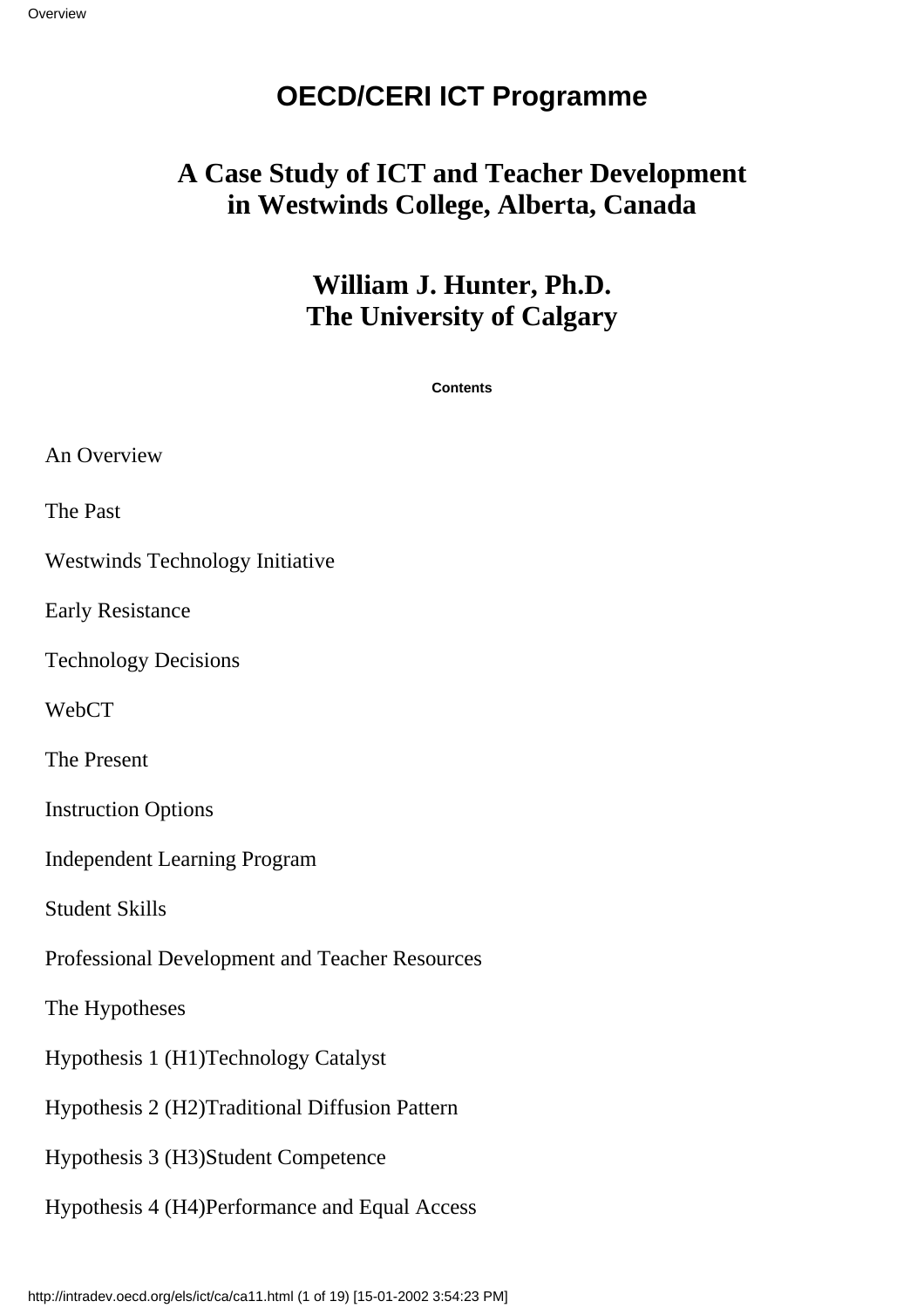#### Hypothesis 5 (H5) Academic Standards and Outcomes

The Future

#### Appendix **AN OVERVIEW**

Mickey Souris dragged his groggy self across the room to the clock radio/telephone with its digital red 9:30 telling him it was still too early to get up. He terminated the annoying ring by picking up the handset.

Mickey? chirped a woman s voice, It s Mrs. Benson at Westwinds. Mr. Chagall is wondering if you will have the force and motion assignment for him today.

Huh? Talk about a rude awakening! Oh, yeah, Physics. Right. I have to be at work by 1:30, but I will send him an attachment before I go.

That s great, Mickey. Everything else OK?

Well, yeah, I still got a lot of reading before I can start the English 30 essay, but I am getting there.

OK, then, Ill tell Mr. Chagall to check his email around 2:00. Bye. Yeah, thanks, bye.

Westwinds is saving my butt, Mickey thought, but getting up like this is still a pain in the butt.

Mickey is 20 years old and still has three courses left to finish high school. He left at 16 and has been working in fast food restaurants and playing bass guitar for various bands ever since. Westwinds College lets him complete courses over the computer using WebCT at a pace and on a schedule that fits with his other activities. He hopes this time next year to be attending a local college studying who knows what, but he knows he is on a path to something more than flipping burgers.

This vignette illustrates how Westwinds College uses ICT to help students like Mickey reach their goals. Westwinds College, formerly Sir Robert Borden High School, is part of a 100-year-old adult education tradition in its urban Alberta community; e.g., at Sir Robert Borden during World War II, women were taught how to work on assembly lines and how to cook differently. Programs at Westwinds continue to reflect the innovations and changes in the community, including interests in technology. For those students who dropped out but now wish finish high school, the online program uses Information Communication Technologies (ICT) to provide high school courses that meet Alberta course requirements. Staff expertise in online development and delivery has led Westwinds to adopt a teacher development role for the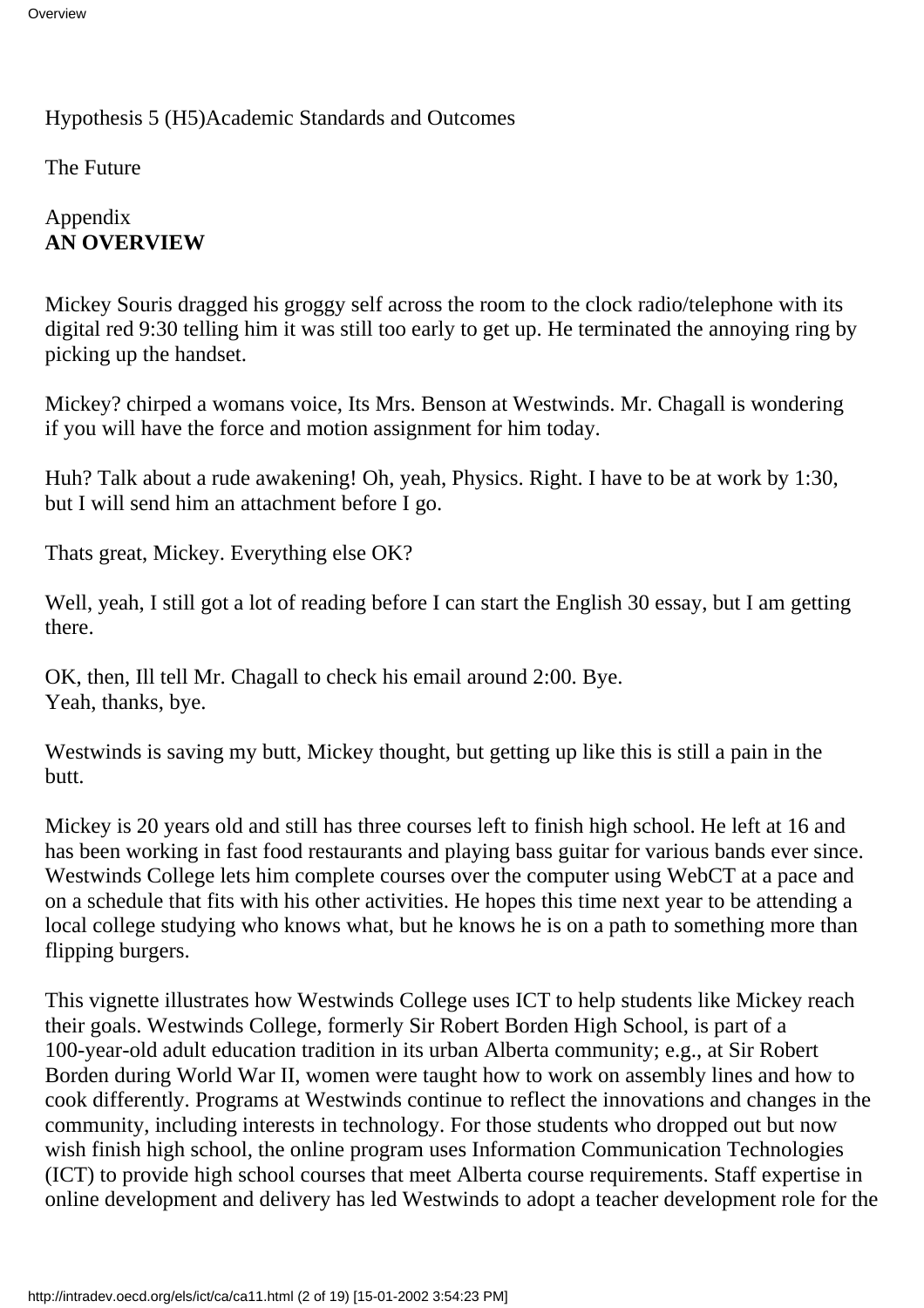citys school system.

The mission of Westwinds College is to offer lifelong learning services at multiple sites and through independent learning and online opportunities. Over 1,000 students are enrolled in a variety of high school and adult education programs, including international and ESL programs at Westwinds College. Staff at Westwinds envision growth in the online program that will ...use the technology to build a different kind of community. This report focuses on the online academic program.

## **THE PAST**

Ten years ago Westwinds focused on delivering computer assisted learning programs using aging hardware. This initiative failed and Westwinds looked at other local technology initiatives. Within the local Alberta school system, the early technology initiatives of the Board of Education (BofE) involved the use of teacher consultants and the development of teacher explorer centres--sites of exemplary practice where staff were committed to sharing expertise with other system teachers. Westwinds College developed its leadership role in technology-based learning by focusing upon the use of both the teacher consultant and the explorer centre models in its online learning program.

#### **Westwinds Technology Initiative**

Westwinds developed the technology specialist role on a more proactive basis by developing connections with all high schools in the city. According to a systems administrator, Westwinds created a cyber school district, not just a cyber school. She says Westwinds enlarged upon the explorer centre concept by focusing on professional development for teachers.

The online program at the former Sir Robert Borden High School had great latitude and flexibility in developing structure, hiring staff, and initiating program changes since standards were set internally. When Sir Robert Borden High School became Westwinds College, its flexibility in developing its online program shifted. Sheila Golding, current program director for Westwinds, believes that as a college, Westwinds must ensure that it complies with college standards for course development, accreditation, etc.; however, the trade off is that program offerings can be expanded for the community. With the change to Westwinds College, new program initiatives and organizational structures were introduced. Sheila was hired as the associate for virtual learning and the team for virtual learning grew from 1 to 38 people within three years

This revolution attracted attention. Businesses with a technical agenda moved into the educational domain. For example, the business community donated computers for Westwinds College. A system administrator reported that a local businessman who traveled in the Sahara and China kept in touch online with schools here in Canada, including Westwinds. Working on committees with corporate representatives, the Westwinds College representative offered some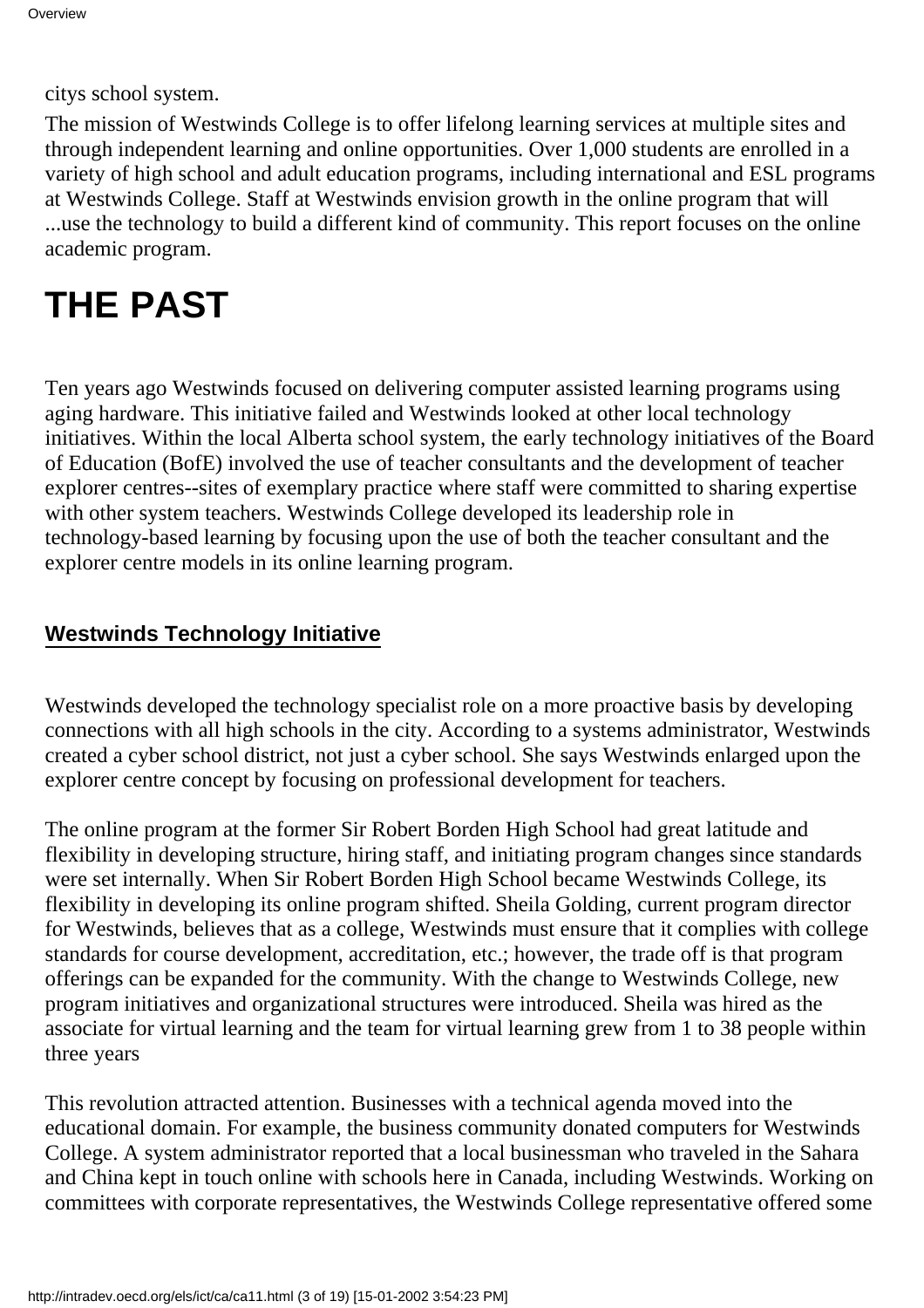balance in terms of how education needs to lead the thinking in managing and directing some of the use of technologies.

#### **Early Resistance**

While Westwinds chose to enhance learning through technology, a system administrator acknowledges that there was some resistance from the BofE. Resistance centred on the lack of available funding, philosophical differences, and power struggles within the board. Some senior administrators demonstrated significant resistance, perhaps due to lack of understanding. Cliff Chagall, a teacher and technical coordinator at Westwinds, believes some BofE members preferred to view online learning as a potential way of generating revenue and not as a great tool for our students.

Instructor resistance centred on concerns about contracts, comfort, change, tradition, and funding. A system administrator says Westwinds operates outside of the regular school system and particularly around some union issues. Teachers are paid by the hour and most of the teachers, if not all, are contract instructors. To develop the skills required to work within the online program requires extra hours that are not covered within the contract. Some teachers who tried the technology did not feel comfortable with it. A few feared change. Some felt allegiance to the traditional class (i.e., the on line programs steal students from traditional classrooms) and the traditional environment (i.e., a teacher is often a people person who wants the personal contact). Some teachers mentioned concerns about limited funding (e.g., one early instructor mentioned that she bought her own computer). However, the concern mentioned most frequently in the interview sessions was related to the fear that students knew more about computers than teachers. To overcome this fear, teachers needed to learn about computers.

It s 1998 and a group of Westwinds teachers are on the road to attend the Symposium on Online Learning. Albertas early development of virtual schools resulted in the creation of an online consortium for teacher development, comparable to the regional consortia that provide workshops and courses throughout the province. The symposium is the major annual event for the online consortium.

Sheila Golding arranged for this group of teachers to attend the symposium, confident they would learn to share her enthusiasm for new kinds of delivery. But is wasnt so. I didnt understand half of what I heard. Why would I want to teach if I couldn t see the kids? Who has time for all that work? Id be

embarrassed the kids know so much about technology.

Lesson learned. Sheila took teachers to the symposium every year after that, but they were handpicked individuals who had shown interest and curiosity. They came back eager to learn more.

The negative experience of that first symposium was a setback. According to Cliff Chagall, even though teachers in the independent learning program are required to use email, there has never been a mandate requiring all teachers at Westwinds to use technology in their teaching.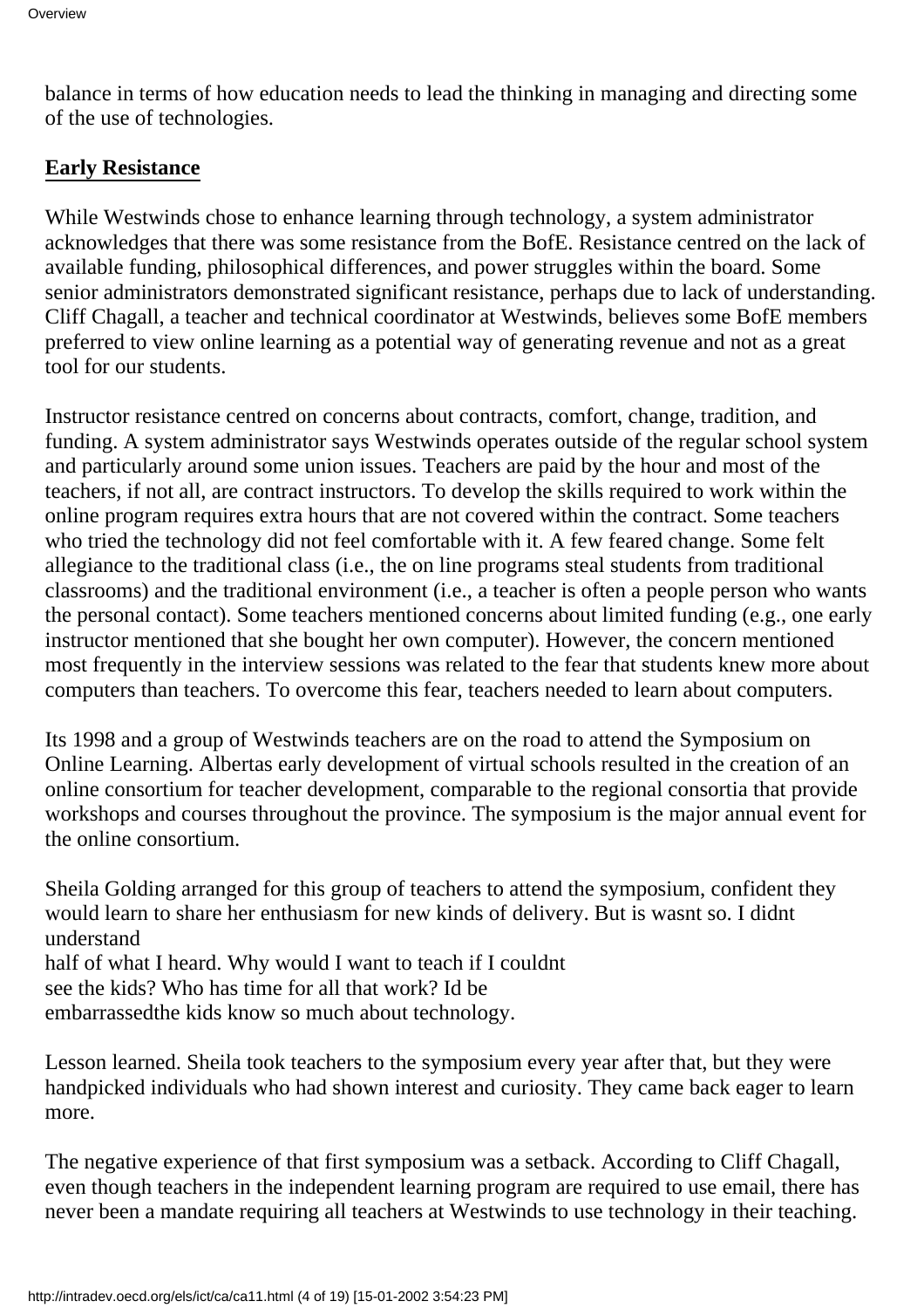Not all of the teachers in the independent learning program are even using the shell courses.

The system administrator interviewed credits Sheila Golding with playing a primary role in overcoming resistance. She made the appropriate connections for developing the online program, e.g., with Alberta Learning, high school teachers, principals, etc. Her low key, grass roots approach was quiet, purposeful, and successful. Since she sat on many senior administrative level committees with superintendents, she noted their lack of knowledge about technology and its potential impact on learning. Senior administrators with the board were invited to take the development course (but few did). Teachers who were resistant to using computers were given opportunities to play and experiment with commuters. She invited instructors known to be open to trying new ideas to use the new technology. Technological proficiency was not required. Resistance to the online program has lessened as more teachers have come online. The system administrator shared a story with the interviewers of how principals who initially resisted Westwinds funding initiatives were eventually persuaded by their own teachers to reverse positions: the principals agreed to pay Westwinds \$5000 per year for teacher development activity.

#### **Technology Decisions**

The initial technology problems encountered in developing the online program centred on the variety of systems and servers being used; e.g., different email systems, chat programs, web page formats, and servers were in use. Those involved in developing the online program at Westwinds felt that many of the existing technology alternatives were too technologically sophisticated and, therefore, required steep learning curves. If the goal was to create a program to make something that was going to include more people, then the online program had to have a more manageable learning curve for instructors. WebCT, an online management system developed by educators for the grass roots level, was chosen for the online program.

WebCT is known to be robust, versatile, and secure. It was chosen by Community and Continuing Education to be used for all on-line high school credit courses, and Westwinds College chose it for its online courses after looking at sixteen course development and delivery packages. WebCT was a way to centre the vision in this new community and provide tools for teachers with limited technical skills.

Unfortunately, some BofE members regarded WebCT as a third rate product. Cliff Chagall suggested that this opinion might have been due to the BofEs view of online learning in terms of its potential to generate revenue. Due to this resistance, WebCT was unlikely to become a system-wide initiative. Westwinds decided to develop the WebCT courses on its own, despite the resistance. Since WebCT does not require payment until the first student uses it, Westwinds did not have to pay a license fee during the first six months of development. Seven courses were developed with WebCT and piloted to see if the WebCT tools would work and if instructors and students required more training in order to be successful in the online setting.

#### **Program Development**

Sheila reported that as part of working to improve ICT standards . . .an ICT curriculum was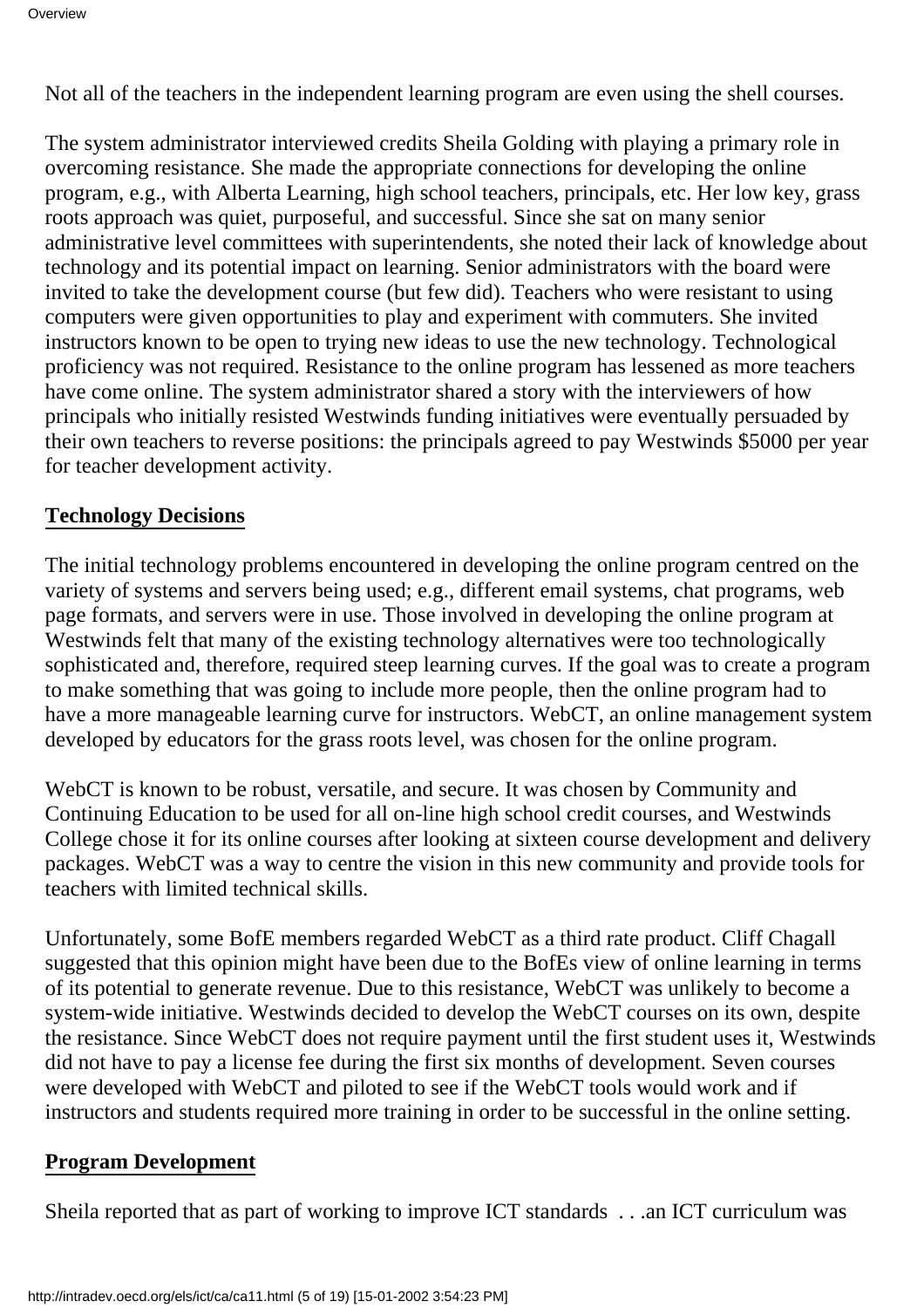<span id="page-5-0"></span>developed and integrated into mainstream programs of studies in Alberta. . . .The province came forward with some funding structures that schools and jurisdictions could access, mainly around hardware although some software as well. Where there has been a deficiency is in the professional development and training components to support this change. Since the change is significant, teachers are faced with new learning outcomes and steep learning curves. The province implemented some training courses, but Westwinds has been responsible for offering about five thousand courses a semester $[1]$  which are taken by certificated instructors here at Westwinds College to support computer training. Although the BofE identified eight ICT specialists, they have to provide support for too many schools. The long and short of it is we have to do it ourselves. Three full time professional development staff members go beyond the technology focus and do professional development for all teaching staff.

#### **THE PRESENT**

**The systems administrator describes the online program at Westwinds as being concerned with enhancing learning through the use of technologies, providing quality learning experiences, being more flexible and adaptable, and opening up the learning process to make it more transparent and accessible . . .. Its part of a revolution in education and we are changing the way that learning happens. Sheila Golding started on this because I saw this as an opportunity for students, but I see it more and more as the saving grace of education. Cliff Chagall indicates that the online program model at Westwinds is structured to provide early successes, timely feedback, and face-to-face sessions to help students become self-directed independent learners. From his Westwinds experience, he suggests the following development plan for online programs:**

- 1. map out a limited number of courses to begin online,
- 2. develop a design process for editing and review,
- 3. select high quality material for the few courses,
- 4. add new material and new courses slowly,
- 5. avoid excluding individuals, and
- 6. support the technology.

According to Sheila Golding, all new courses must fit the instructional design standards and development standards. This represents a more rigorous implementation of curriculum standards than might ordinarily be observed. Westwinds has taken on emerging online responsibilities with the development of the program:

1. The first phase of responsibility was linked to the needs of older adolescents and adult learners returning to a learning environment. Flexible self-pacing environments responsive to a variety of learning styles were required.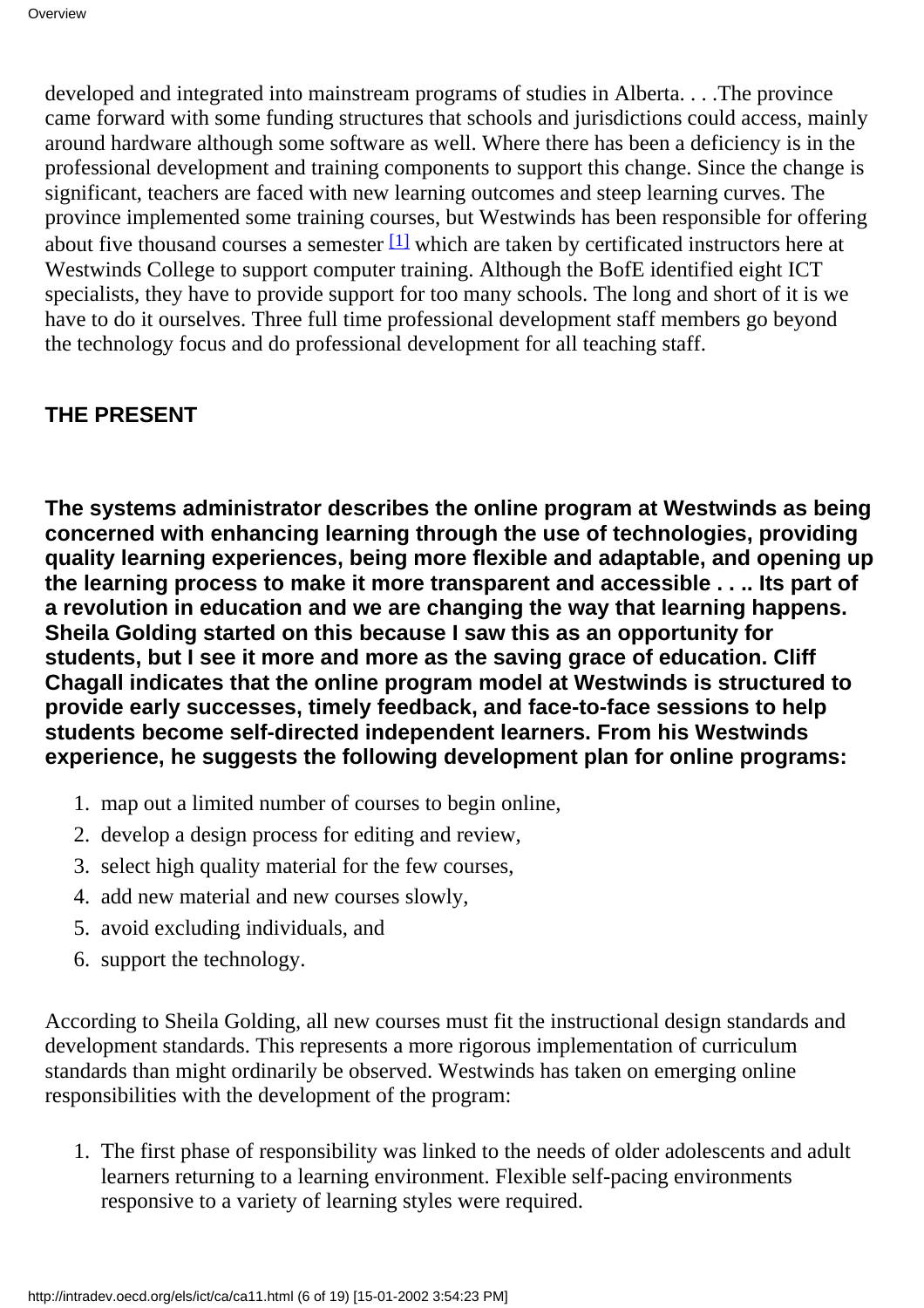- 2. The second phase was linked to the needs of lifelong learning, especially for learners who have been unsuccessful in traditional classroom practice. Best practices in teaching and learning were used to create learning communities online for active learning with clear and high expectations. As a result of this second response and the changing technology requirements (need for companion applications such as video cams and palm pilot, for plug-ins such as Acrobat Reader and Flash, for increased band width and SuperNet access, etc.), WebCT will be replaced by a new program called Quickplace which is being brought in on a provincial level and will be used at Westwinds for designing six courses.
- 3. The third phase is linked to the disruption and innovation of changing technology. Standards are being addressed including a) delivery standards (learning philosophy, prerequisite knowledge, student preparation, prior learning identification, and community participation/support network), b) instructional standards (community professional development, interactions, goals, evaluation and assessment strategies, troubleshooting, and customizing learning), c) working standards (hours, access, roles, and support/development), and d) feedback/evaluation standards. (In addressing these standards, prior outside standards must be taken into consideration, e.g., the development standards must take into consideration the standards of the BofE , the provincial teaching quality standards, and instructional design standards.
- The fourth phase involves the development of seven different models for distributive 4. learning that are intended to meet a variety of learning needs.

Westwinds does most of the online learning development in the school district although the online initiative is part of the Superintendent s office. This arm s length arrangement means that team leaders report to the Superintendent, not Westwinds. Westwinds maintains its own close connection with every school. In addition to the continuing education work, Westwinds is being asked by the B of E to lead not only online innovations but also international programs. For example, teachers from Thailand are involved in programs at Westwinds.

## **Instruction Options**

Westwinds College has the legal authority to administer high school diplomas. Students must have completed six semesters of high school before enrolling at Westwinds to complete the courses needed for a diploma. Students at Westwinds who wish to earn high school credits can enrol in regular classroom courses or in the Independent Learning Program (ILP). Within ILP, students have the choice of print classes (six intakes per year) or online courses (six intakes per year). In addition, students may take the regularly scheduled classes as independent studies. If a student is not successful in one mode, he/she may transfer to another. Over 200 students are enrolled in on line courses, and Sheila Golding says that students are being turned away. The Westwinds College information brochure available to students suggests that the online program is more difficult (than face-to-face instruction) since students must be able to work independently and have organizational skills. Westwinds has twice as many students in the print program as in the online program because our adult learners tell us that they are not comfortable using these technologies.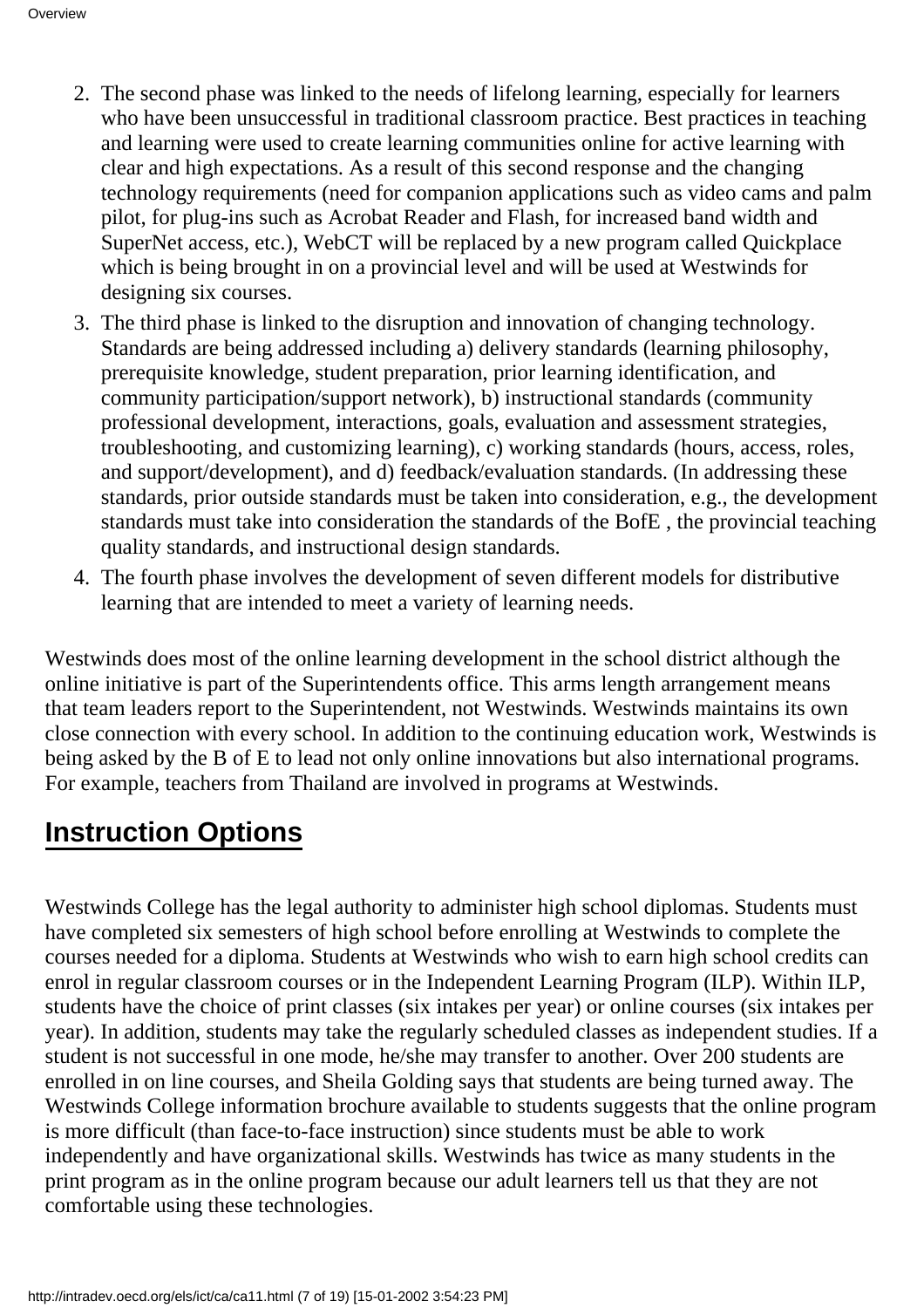# **Independent Learning Program**

Students in ILP can access tutorials and resources in the Learning Resource Centre (LRC). The LRC has tapes, books, CD ROMs, videos, special collections (for ESL, literacy, and math), computer programs, Internet access, database access, career resources, and computer assisted learning (CAL) or computer tutorials for self-directed information literacy). ILP courses meet Alberta Learning guidelines. Courses include high school courses and electives (e.g., English, mathematics, science, social studies, sociology, and psychology) and Career and Technology Studies courses (Information Processing, Financial Management, Job Preparation, and Foods/Fashion). Five-credit courses are 16 weeks, and one-credit courses are six weeks.

The students follow their own schedules, access tutorials and LRC resources, and phone/fax/or email instructors. Students are required to contact instructors at least once a week to remain in the program. Students in the print class must register for an orientation session to meet the instructor, to receive course materials, and to receive information about expectations. Students in the online course take an online orientation and a Fast Track to Online Learning course (approximately five hours). Some online courses might have face-to-face meetings for labs, seminars, or tests. Online students must have computers and Internet access.

#### **Student Skills**

Shen Xuan saw the bright Westwinds binder on the counter by her customer s coffee mug. He was reading, but she thought it would be ok to interrupt.

Hi. You go to Westwinds? Me too.

I dont really go to Westwinds. I mean, I take their courses, but I do the work at homeor in here.

I work here too. I mean I do school work when it s slow. I am also in the online program at Westwinds, but I can t do much at home cause we don t have a computer.

Whoa! How do you manage? I mean we ve always had at least one computer. I have my own now, but my dad has had one for years.

It s not bad. We came here from Taiwan 7 years ago, and we don t have the money for a computer yet. Too many other expenses. But I used to use the labs at Westwinds or the computers in the library. My daughter is at the university now, so I go there with her and there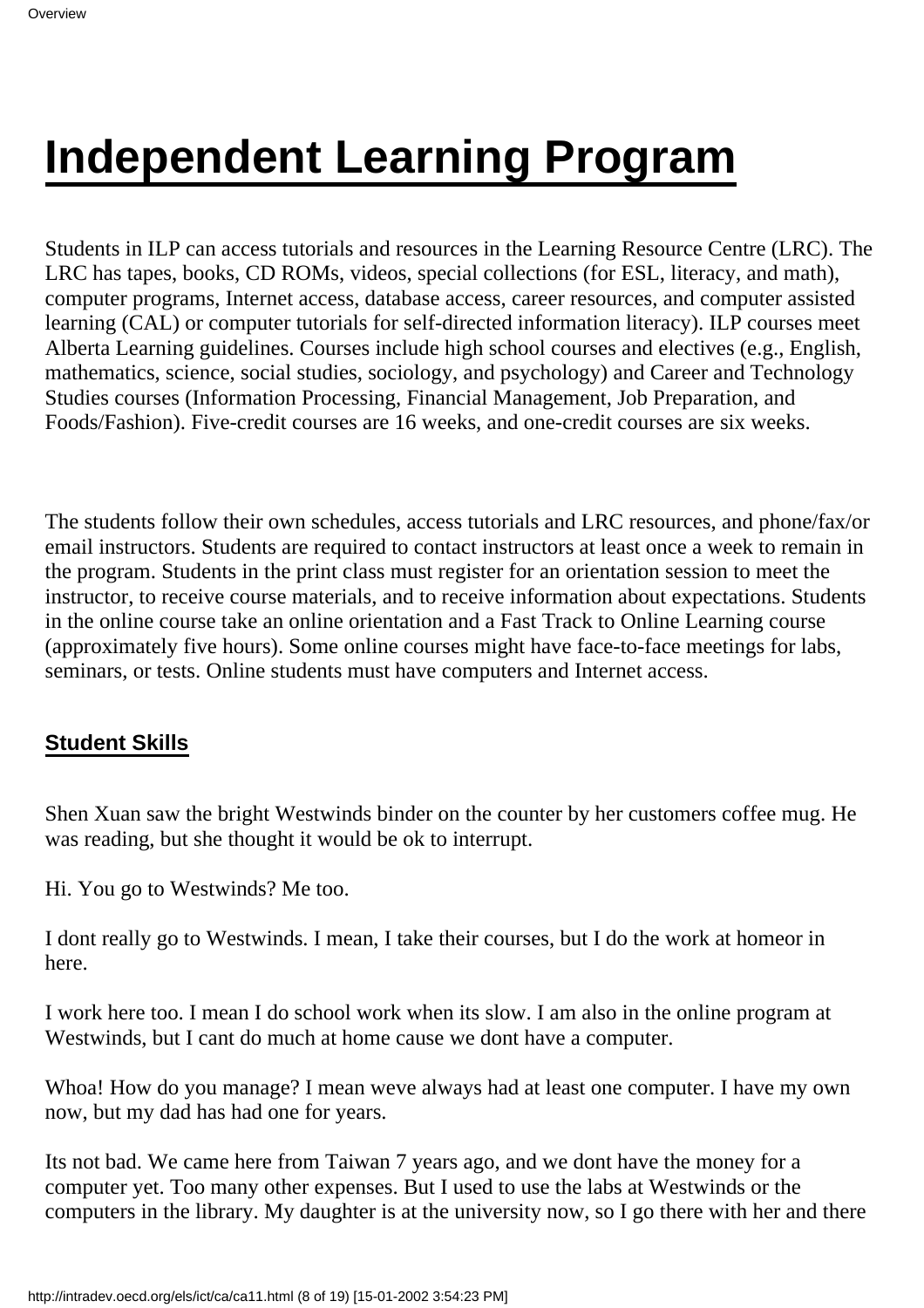are plenty of computers I can use. And I use all the other resources at the university library.

You must get a lot of good stuff there.. I ll have to try that, but I got to admit, I like the net a lot more than the library.

Oh, not me. I hated computers when I started.

Then how could you do the work? I mean between word processing, net searching, Power Point presentations, and web page development, it seems my whole education depends on my computer skills. I actually left regular high school cause I couldnt cope with books and papers.

Westwinds has this whole information processing skills course I had to take at the very beginning. I even had to learn typing. I was scared and confused a lot in the beginning, but the teachers built in some talking help and some click here demos. Eventually, I got it; I learned to use email, chat discussion groups, web browsers, and lots of other stuff.

Well, I gotta respect that. Hey, do you know Cynthia? She comes in here too. She s a full time student at my old school, but she takes a Westwinds course every term for fun. I guess it takes all kinds.

Yeah. More coffee?

To ensure that students entering the online program have the necessary technology skills, they are required to take the Information Processing course prior to enrolling in online courses. (HC) The Information Processing course (part of Career and Technology Studies) is a one-credit course of 17-25 hours. Interactions between students and with instructors are through email, chat, and bulletin board. Students are expected to a) contact the instructor 1-2 times per week, b) schedule time for their course work, c) set up a personal work area, and d) set realistic deadlines. The advisor is expected to help students achieve success. The administrative assistant troubleshoots email problems.

Course components include the following: a) student work planwhich must be updated; b) due dates for which marks are awarded if dates are met; c) assignments which include both written and project assignments related to software applications; d) work station routine demonstrations which include understanding of copyright issues, ability to manage files, etc.; and e) final assessment which includes self-assessment.

#### **Professional Development and Teacher Resources**

Rather than taking graduate ICT courses, teachers in the online program at Westwinds more often pick up the needed skills on their own and receive help from other teachers in the online program.

Greta is an online teacher. She says, It s a sharing environment--people are learning things.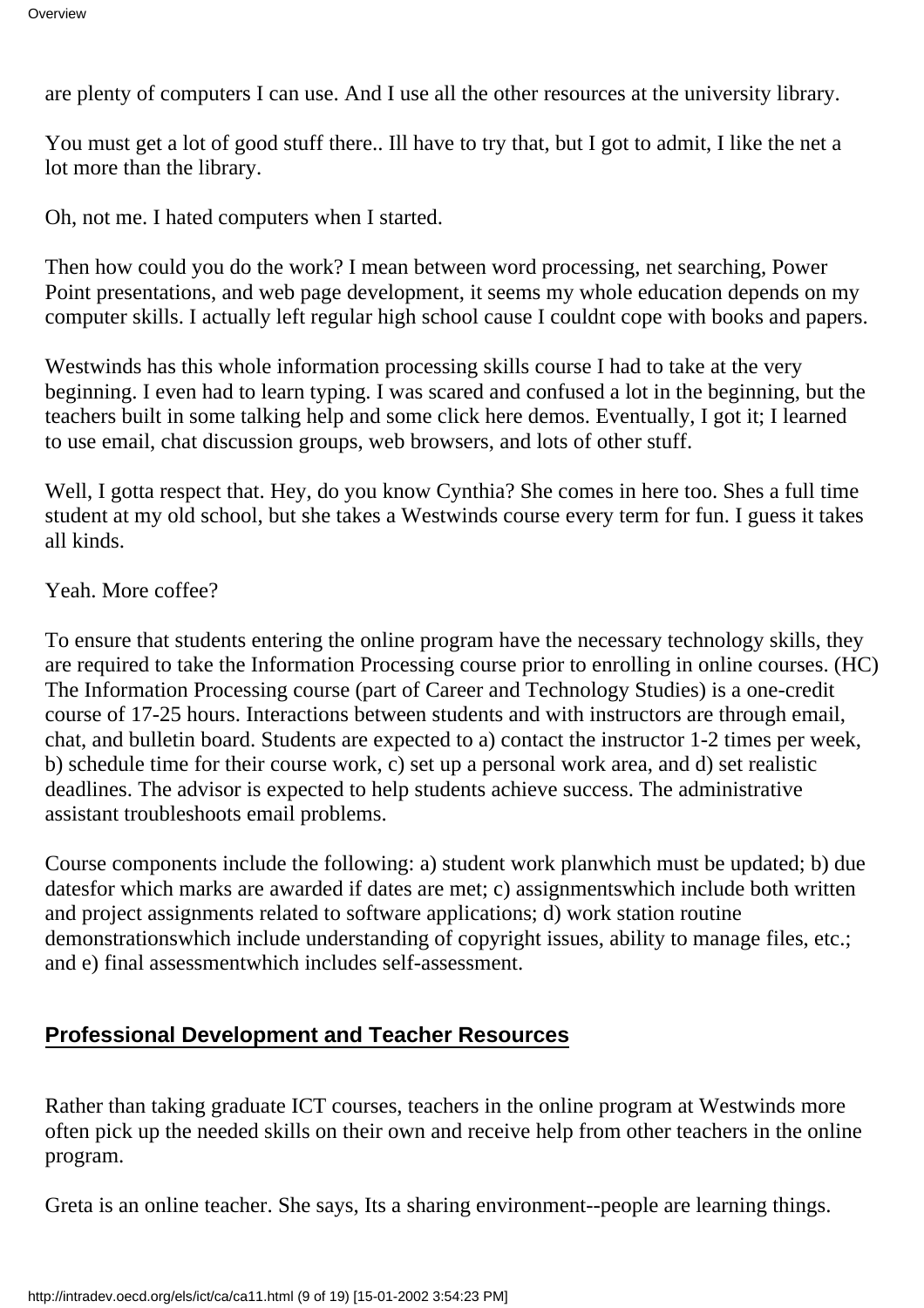She and others credit the early Westwinds teachers for supporting those new to the environment. I hear a lot more dialogue about teaching and learning than I have seen in other staff rooms at other schools. Most of the Westwinds teachers take evening courses on their own time to find out about teaching and learning in online courses, training for WebCT, and guidelines for the use of Power Point. Another instructor, Martha, says that working with a partner has been an important element in her online teaching.

Teachers interested in the online program or shell course must go through a professional development program (Level 1). At the end of the Level 1 course, which is delivered online, teachers can decide if they want to be part of the online program. About 20% decline to be involved. The Level 2 course (Active Teaching) redefines their role in an online course and provides ongoing opportunities to share mutual teaching problem and idea exchange. Staff development online also includes face-to-face- meetings. In one year, Westwinds trained over 150 teachers within the school district. Teachers are on waiting lists for the training (300 on one waiting list).

A team of teachers is currently designing and developing further levels (e.g., instructional design) in the professional development program. The professional development program is funded by charging for the training offered to teachers outside of the B of E (\$500 for a Level 1 course).

Teachers attend conferences, e.g., the provincial symposium. They have all day training sessions as part of regular professional development. We can schedule all kinds of professional development, Sheila argues, but it s the relationships that are built around support and around learning that create a lot of the learning environment . . .we have a learning community here emerging among our professional staff. . . .

Technical support is also available from technical coordinators and technical staff. The technical coordinator has had to become familiar with all courses involved in the program. The Teaching and Learning Office at Westwinds College offers activities and provides resources to aid instructors in developing their courses. For example, a) the Virtual Staff Centre is a Web CT environment in which staff are shown how to post messages, send email, and chat; b) virtual team leaders and associates aid staff members; c) informal noon hour information sessions provide topics of interest to the ILP. Three full-time professional development staff train all teaching staff and run the virtual staff centre.

## **THE HYPOTHESES**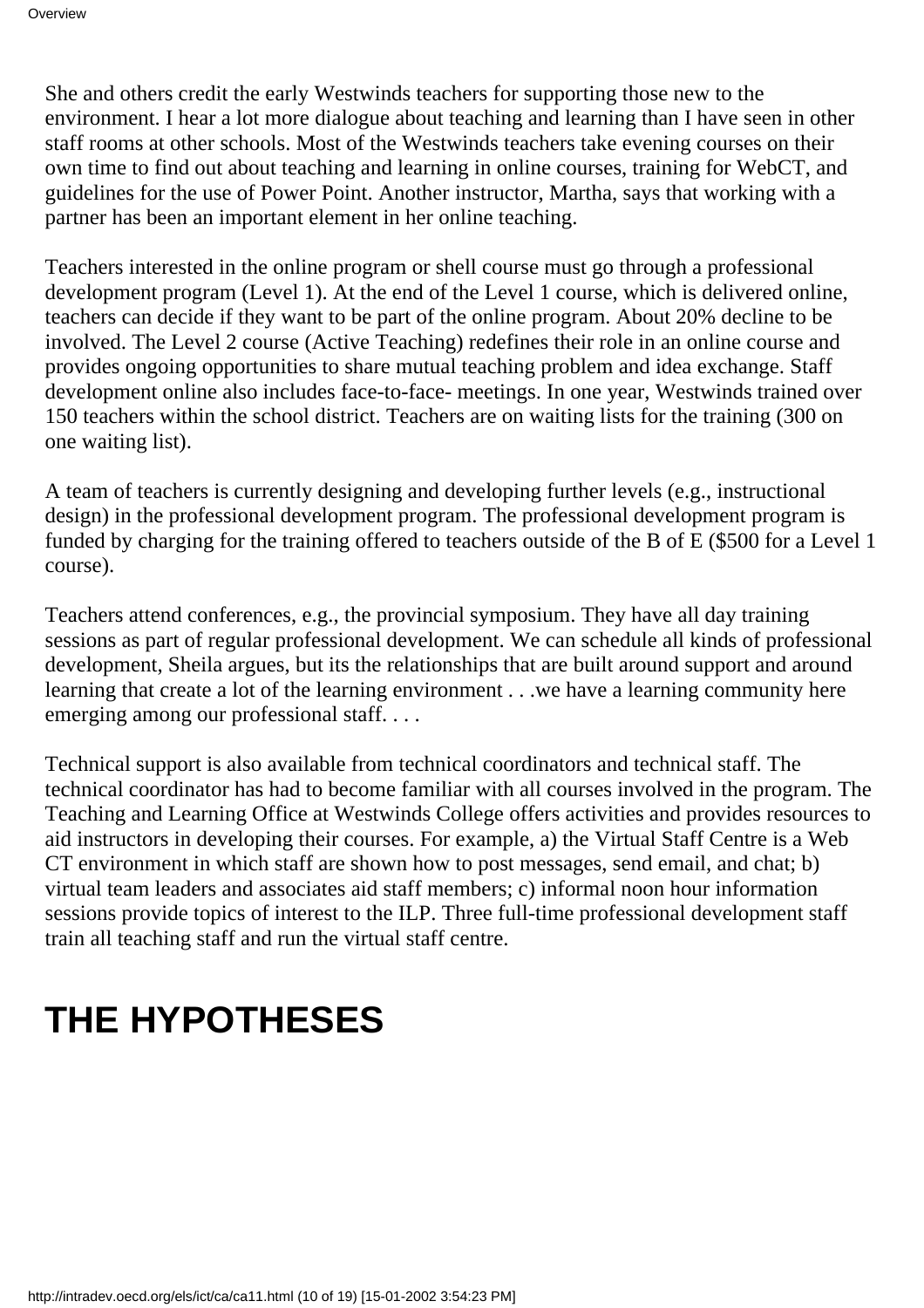## **Hypothesis 1 (H1) Technology Catalyst**

*Pro: Technology is a strong catalyst for educational reform*. One teacher suggested that technology is a catalyst for innovation. I am not here because I embrace technology; Im here because it creates innovation. It is a catalyst for innovation, it s a catalyst for re-thinking and re-design, and it brings the debate back to the table. And it must be rejected for as many reasons as it is brought forward and nurtured.

Another teacher suggested that Technology should not be the defining trait of best practice. But I have found that it has been my experience that it has allowed us to examine practice again and rise the bar everywhere. So it s been that catalyst. It can elevate standards.

*Con: A rival hypothesis to H1 is that technology serves only as an additional resource and not as a catalyst*. While technology does occasionally serve as a catalyst for educational reform, administrators and teachers interviewed at Westwinds strongly support the role of technology as a tool. According to the systems administrator, the focus at Westwinds has always been using technology to enhance the learning experience, not just using technology to provide the learning experience. According to Sheila Golding, learners are coming to Westwinds for the technology because they need those tools.

Teachers use the technology to enhance learning and deliver content in a new way. While teachers need technical instruction, e.g., how to compress sound files using Web CT, they reported in the interviews that they essentially view the technology as just one more tool. A science teacher is enthusiastic about being able to replace old science videos with online experiments, which he would not be allowed to do in a student laboratory, experiments with hazardous compounds or human fluids. In addition, he can use colour and motion in the experiments and in his exams. Another teacher mentions the ease of customizing lessons. The computer enabled me to do this individualized tailored set of activities. . . . I went a lot further to tailor making activities and so on than I ever did when I was doing it without computer use.

#### **Hypothesis 2 (H2) Traditional Diffusion Pattern**

*Pro: The traditional path of diffusion for reforms and innovations outlined by Rogers (1995) was the diffusion pattern for ICT).* Early adopters of the online program had to learn about the technology; they were self-taught. They spent enormous energy and time to develop their online courses and freely shared best practices and lessons with other early adopters.

Innovative student projects motivated teachers in the program to learn additional technical skills, and enthusiastic teachers in the program shared experiences and motivated other teachers to become involved. Evening courses were developed for teachers who wished to learn the technical skills necessary for teaching on line. Experienced teachers in the online program became the course facilitators for the professional development courses. Teachers were invited to WebCT demonstrations and professional development courses. Perhaps the most critical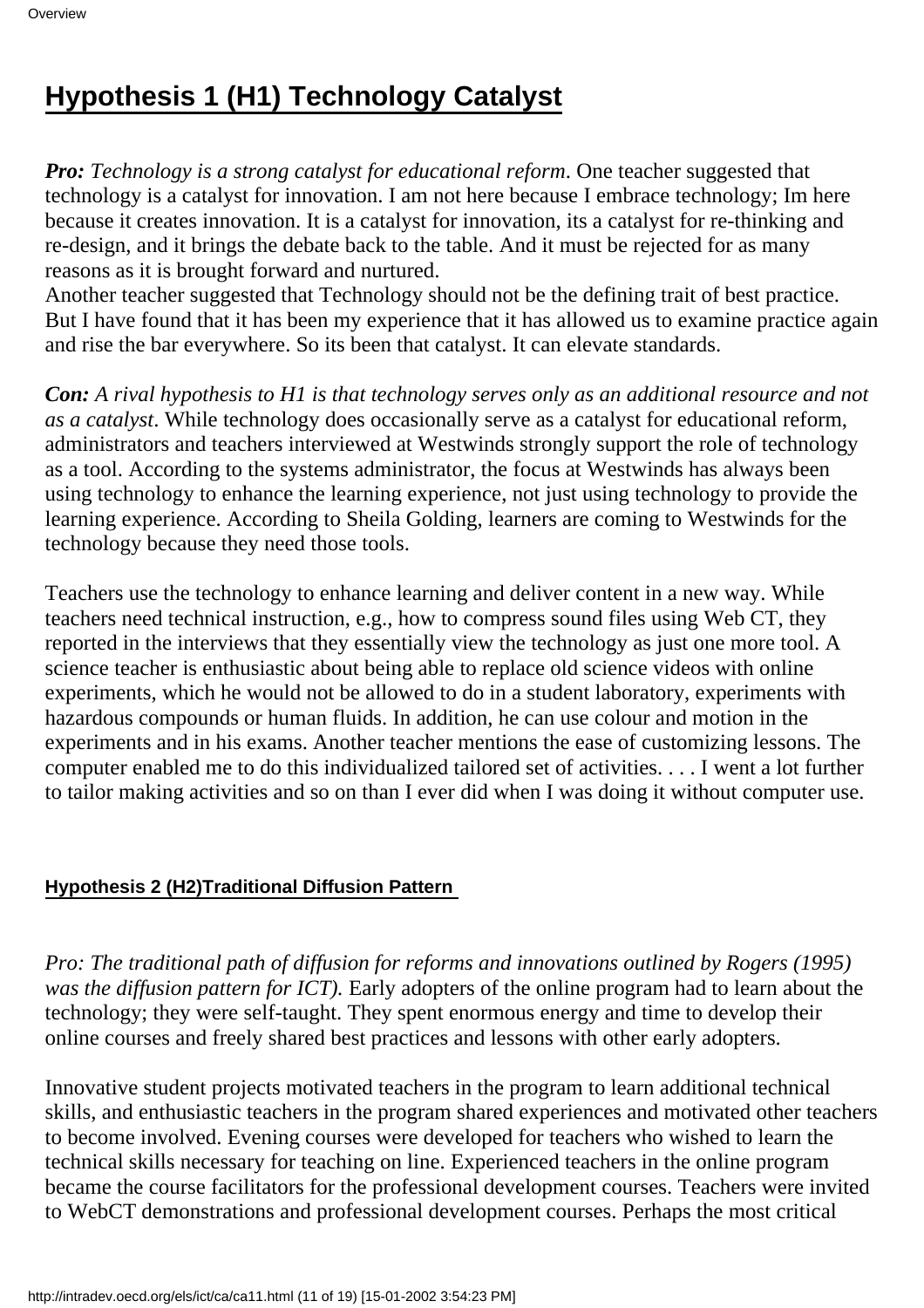development in persuading teachers to accept the online program has been the development of a sharing environment. The initial group of early adopters shared successes and failures; the sharing continues.

Westwinds already has minimum requirements for professional development. The Alberta Teacher Professional Growth Plans of Alberta Learning require teachers to consider professional plans and the impact on practice. Technological expertise is the focus of many of the professional development courses offered at Westwinds.

The numbers of courses online and instructors teaching these courses have increased. The initial course for teachers had 24-36 enrolled; the most recent course had 80 teachers interested in using technology in their courses. Almost all academic courses at Westwinds have been touched by ICT (e.g., graphing content in math courses, cell magnification though computers in biology, etc.) .

Sheila Golding suggests that the distributed learning model and the standards being set at Westwinds are their greatest innovation. Since Westwinds has the support of the BofE in this work, this model will ripple not only throughout the learning environments here, independent learning and classroom learning, but it will ripple throughout our jurisdiction. . . . So I guess in terms of innovation we have created a model that can be shared widely and broadly.

*Con: A rival hypothesis to H2 is that a different diffusion pattern occurs because technology differs from traditional reforms and innovations.* The sharing dynamic described above hardly seems like a universal feature of the adoption of innovations. It is not simply a matter of the innovation gaining force and popularity; it is a matter of teachers seeking to share what they know. Whether this sharing is a function of the professional choices and obligations that come with teaching or a feature of technological innovation cannot be determined from the data available in this study.

#### **Hypothesis 3 (H3) Student Competence**

*Pro: ICT implementation depends on technological infrastructure and ICT competence of students.* Infrastructure ceased to be an issue at Westwinds because they made computer access the students responsibility. Equipment is available in the school, but students can also get access elsewhere since the courses are on the Internet. The fact that some students and some teachers at Westwinds opt to work in print formats might be taken as evidence that the students competence is a key issue in determining whether a program might succeed; but in an environment of choice, students who have the competencies can gain access to a program that meets their needs. It seems as though the impetus at Westwinds is the desire to increase the technical competencies of teachers.

*Con: A rival hypothesis to H3 is that ICT implementation is dependent on staff competence in integrating ICT into instruction*. While technology infrastructure is required, it has not been an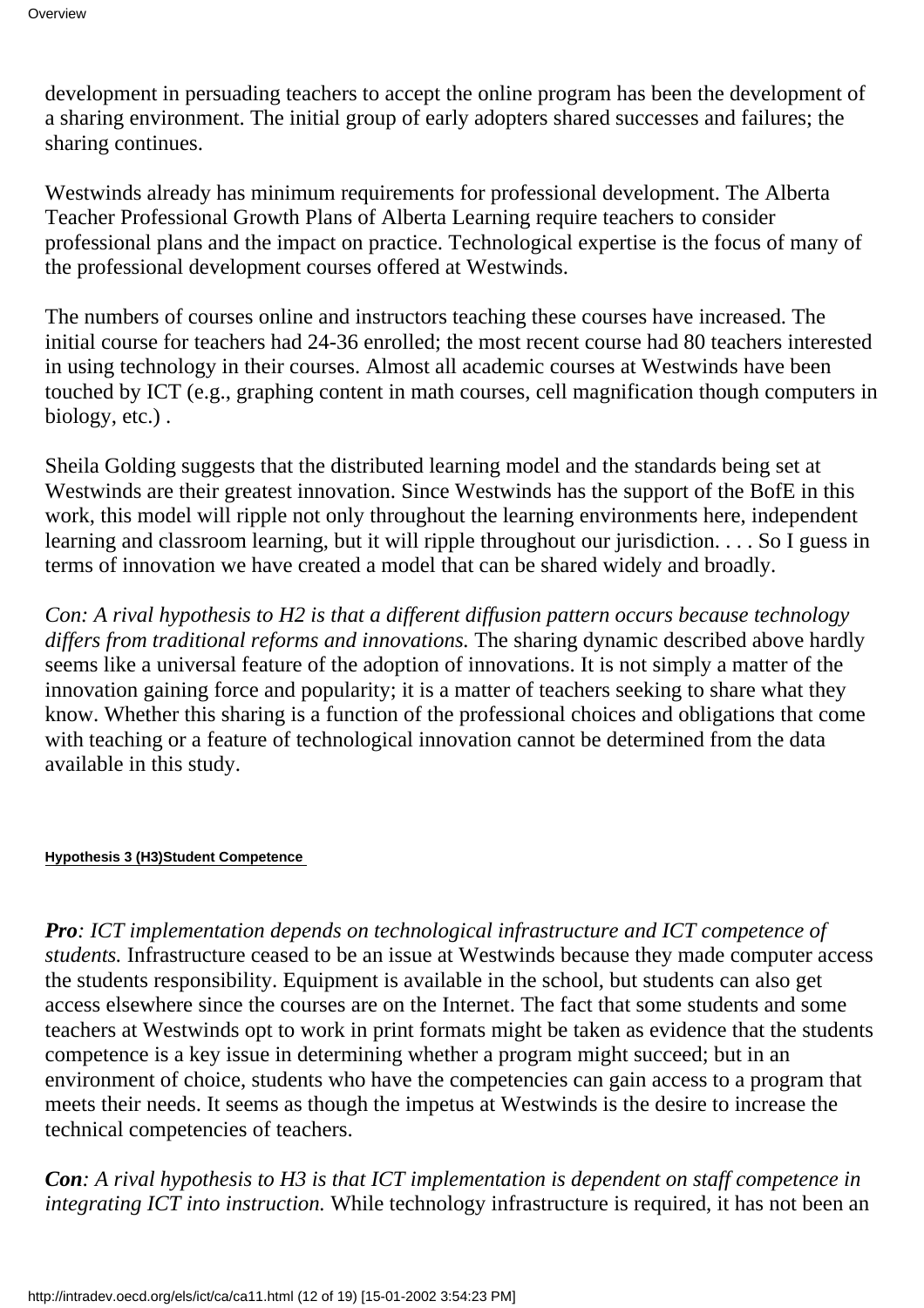insurmountable obstacle. With minimal infrastructure funding, dedicated teachers have made online teaching a reality. While online instruction is dependent on computer infrastructure, instructors are able to cope when the system goes down.

Student ICT competence is important: however, students can learn the required skills in the orientation program**.** Sheila Golding put it this way: The level of student ICT skills in the adolescent group is very high but it is average to low among the adult group. Students are required to take the Information Processing courses before enrolling in online courses. The students do eight assignments before entering on line courses. Interviewers noted in their classroom observations (ESL class) that teachers and other students helped individual students.

Despite the importance of infrastructure and student ICT competence, the instructors and administrators interviewed at Westwinds agree that implementation is primarily dependent on staff competence. For this reason, instructors choose professional development courses that focus on technical expertise. Skills and lessons are shared among the teachers, and technical expertise is available. Specialized staff members are available at Westwinds to help teachers with video graphics, with web page design, and with spinning (designing/developing) courses. In addition, a full-time editor was hired to support the standards and the professional development initiative was extended to an eight level program. Initially three people developed the program content; last year they worked with 80 teachers to develop the content currently being used.

According to the teachers interviewed at Westwinds, content of ICT courses is not a problemif teachers are given resources and time to develop online courses. Work is adapted to the needs, interests, and styles of individual teachers. The shell courses developed for teachers allow the teacher to customize and personalize the print recourse, e.g., with names, pictures, and examples. This procedure, spinning a course, allows the teacher to put his/her stamp on the course. As described by Sheila Golding, the distributed learning models that Westwinds has developed are models for change that can expand into all learning environments . . . . This is innovative because it empowers teachers. . . . We know that teachers teach best when they are empowered with their own materials.

Dave Johnson does not consider himself a techie teacher, but he uses WebCT to teach his social studies courses at Westwinds College.

I was using a computer to prepare exams and lesson plans, and I started using email to communicate with friends and family. A student asked me to email something to him, and it all began to fit together.

Shell courses and spinning make it all possible for Dave. The developers do a great job of preparing a kind of generic course, but then I can take out stuff I dont want and add my own material even my picture. I can change the discussion topics or the assignments to suit my style. I dont need much more than basic computer skills, but I feel I can do everything I need.

Teachers use technology in other ways in their own work, i.e., accepting student assignments as attachment, using RTF and other formats to develop files, using WebCT for recording grades,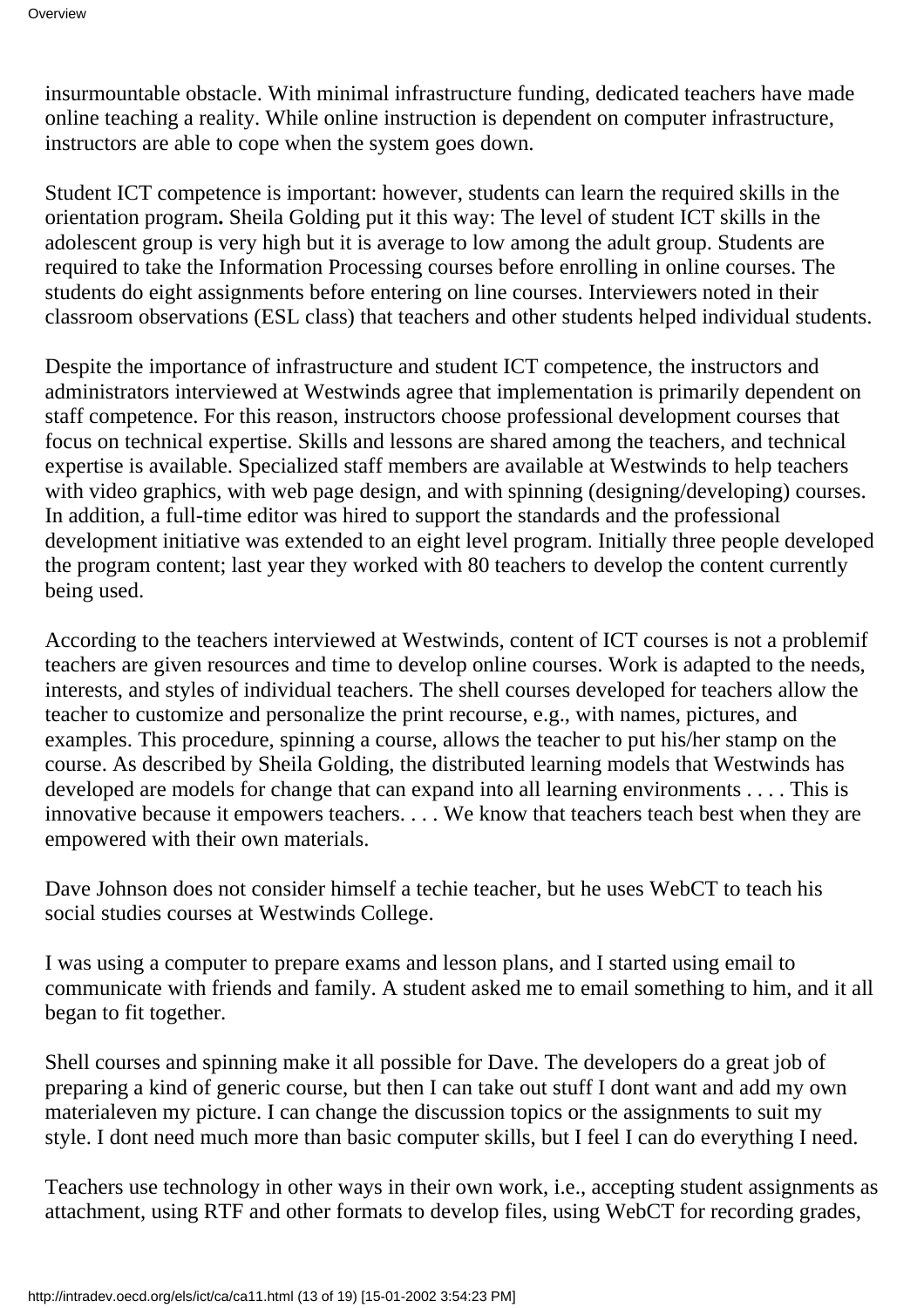creating quizzes in WebCT, etc. Teachers not teaching in the online courses can also implement ICT activities within their own courses.

#### **Hypothesis 4 (H4) Performance and Equal Access**

*Pro: Gaps in performance due to income levels will be enlarged when all students have equal access to ICT. Con: A rival hypothesis is that when all students have equal access to ICT, the gaps in*

*performance due to income levels will be diminished.*

Students at Westwinds seem to have equal access to ICT. When the program began, the decision to avoid fixing computers and upgrading software led to the requirement that students must obtain their own computer access. Cliff Chagall recalls only one call concerning a student having problems obtaining computer access. While most students do own computers, the students can do their work in the library or wherever Internet access is available. The online courses are web based so students do not require advanced technology. They require only basic programs such as word processing, spreadsheets, and perhaps some design tools. In short, the program at Westwinds does not provide a basis for drawing conclusions about the impact of technology on reducing or increasing the educational effects of poverty. Since Westwinds students gain access on their own, it is not possible to determine whether a gap actually exists staff seem to think it is not the case. Westwinds is contributing to reducing inequities among students, but it is not clear whether income differences are a source of inequity that affects this innovation. However, there are a number of related issues pertaining to equity in a broader sense.

For example, there do seem to be differences in students interested in the online program. According to one teacher, males are drawn to the exploratory nature of ICT whereas the females are pragmatic in their use of ICT. Students who have trouble in the traditional classroom may be drawn to these technologies, but it is not clear if it is because they think it is easier or more entertaining. High end users are drawn because they want to fast track. The middle range student does not seem to be drawn. Cliff Chagall suggests that the online program itself might be one more obstacle for students with low ability. While students do not have to be high ability students, they must have the ability to learn independently. Students who do not have time management or self-management skills are not likely to do well in the program.

It is important to note that Westwinds draws mainly adult students or high school non-completers who have not found traditional education accessible. Like many other virtual schools, Westwinds finds itself serving those who self-select out of traditional education. This includes students with special educational needs. Cliff told about one particularly compelling example:

The school loomed in front of Jamie. It was maybe 75 meters from where the car was parked. It was a sunny, clear fall day. Most people would have said perfect weather, but not Jamie. Weather was never good weather was outdoors. Jamie was agoraphobic.

He clenched his teeth, sucked up his nerve, looked both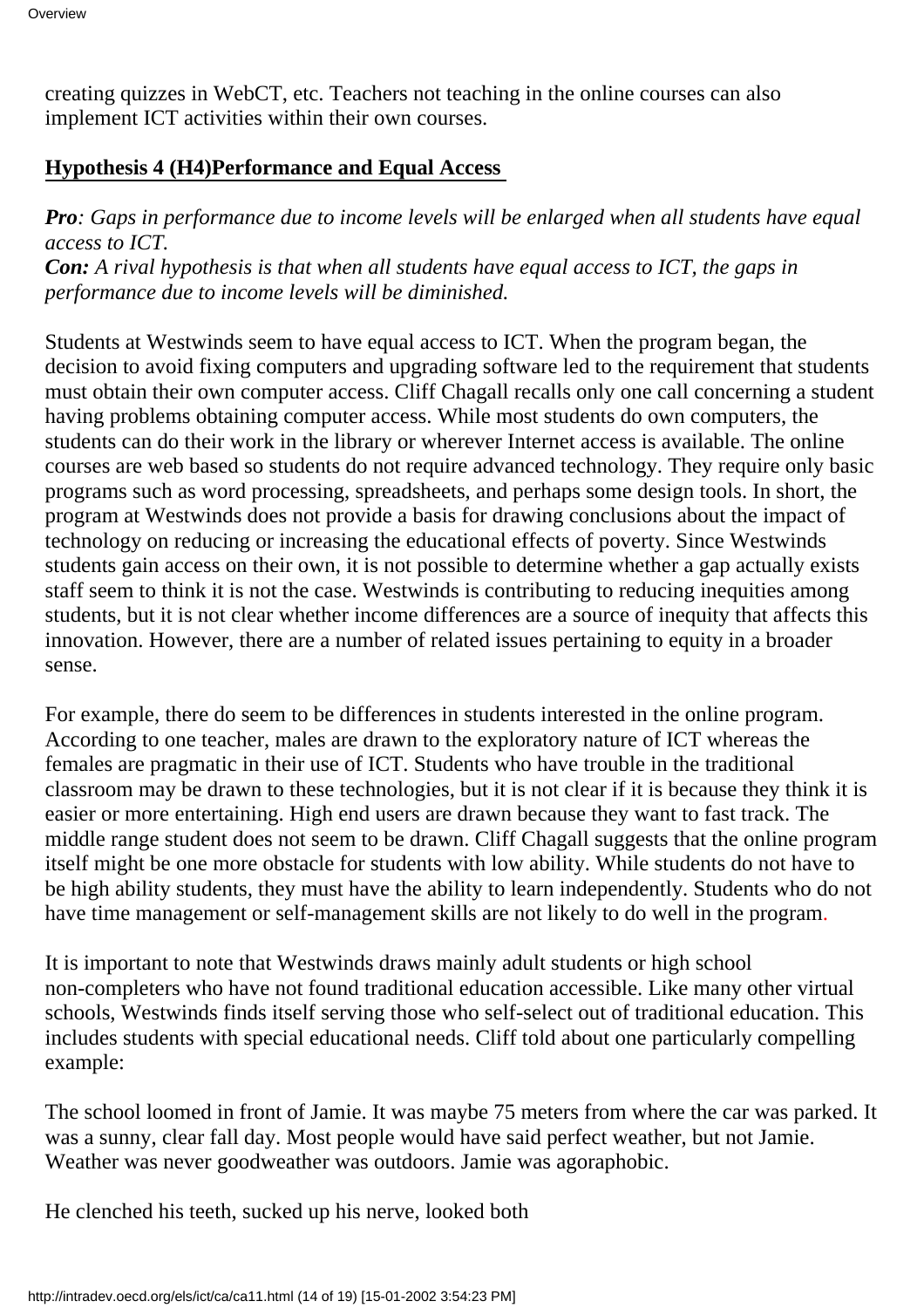ways several times, and set out. It was terrifying; the Alberta sky goes on forever. Inside the gigantic doors were gigantic hallways. Jamie couldn t feel safe here either, but at least it was inside. He saw a face he recognized from a web page.

Mr. Chagall, he said, Im Jamie. I sure hope you can help me enough to make this all worth it.

Jamie was 22. He had been out of circulation since he was 16. He found Westwinds College and took Math 10 online his first outside communication (except family and health professionals) in six years. There came a time when he needed to sit down at a computer with a teacher. He took the risk and went to the school. He then went on to complete other courses. At the time of the site visit, he was in a work placement assisting the course developers at Westwinds. Much of his work is online, but he visits periodically, and Cliff Chagall says he is making excellent progress.

#### **Hypothesis 5 (H5) Academic Standards and Outcomes**

*Pro: Despite the low quality of some ICT material, ICT implementation will lead to the same or higher academic standards since academic standards are a function of teacher and school expectations.* .

It seems to be axiomatic at Westwinds that online learning materials should be of high quality. Westwinds is addressing five levels of standards in order to respond to online learning needs. Learning philosophy and student preparations are part of the delivery standards being addressed. The standards provincially tend to be more technical rather than instructional or design standard, reported Sheila. In addition, teachers are required to take professional development courses to aid them in providing the online instruction. Standards are set for retraining teachers. Sheila discussed the role Westwinds has played in partnering on courses related to those standards. We have dozens of examples of computer-assisted learning. If we simply wrap up some courses here and throw them out saying, Here you are. Plug in and turn on, we will defy all of the thinking that has gone into this work. . . . We said right at the outset that instructors--trained instructors--are critical to student success.

These initiatives to develop high quality ICT material and to uphold standards in online program material are meant to maintain high academic standards. Assessment of the programs success will be done at the end of the year. While it is too early to assess, anecdotal comments suggest that some students improve their grades. The systems administrator suggests that the program keeps students engaged in learning. Students in the Northwest Territories seem to have higher completion rates. According to a Westwinds teacher interviewed, most students completed on line math courses; only 10% completed the print course for math. (However, other variables may be at work since the print course requires an even more independent learner.) Another teacher reported, I had 18 students in the class and all of them completed all of the tasks. It seems to me that it was the first time that I had that happen.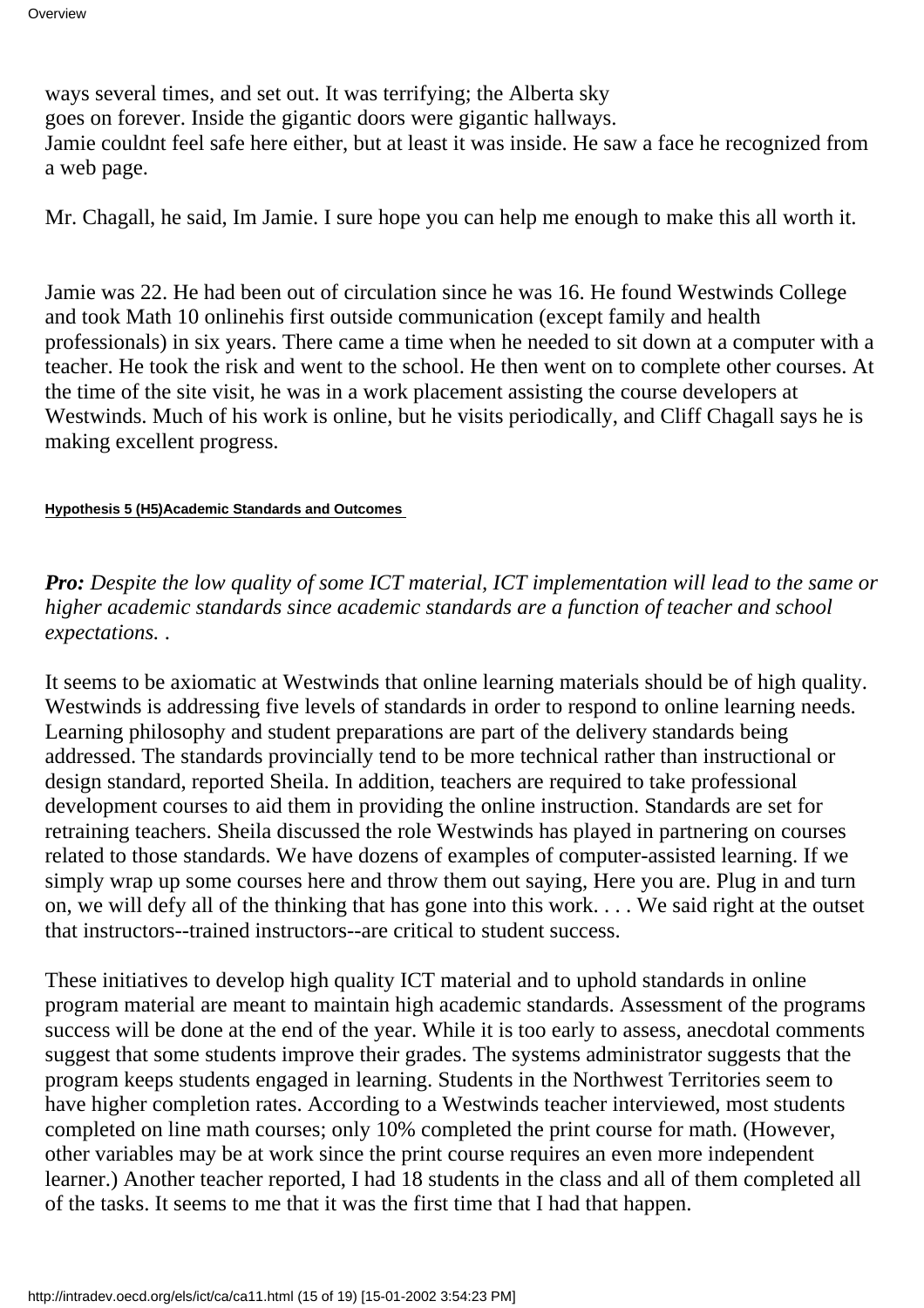Teachers interviewed spoke about the different role of online students. These students cannot easily fault the class atmosphere or teacher role and, therefore, must take responsibility for their performance. The student s online role is more active since each student communicates regularly with the teacher. Indeed, communication is the key to online instruction. Teachers have been surprised by the amount of interaction, responsibility, innovation, responsiveness, and excitement generated in the program. Sheila reports that a teacher recently told her: Ive never taught a course before where 90% of my time was spent working with students.

According to some teachers, students in the online courses seem to respond to questions on the Internet that they wouldn t in class. Students interviewed suggested that flexibility, self-pacing, and teacher attention are benefits of the online course. Students receive individual and timely feedback from the teacher. Students often work in pairs or small groups; they ask questions. The teachers suggest that lifelong, collaborative learning is important. The innovative work of individual skilled students is an incentive for less technically skilled student to learn skills.

Cliff suggests that interaction using ICT can be an advantage. For example, in an online science laboratory focusing on creating a virtual microscope, the students get to interact with the microscope and get specimens they would never get to see in a high school lab, ... and then they respond online to test in quiz format which draws them to the microscope again and again.

 The most positive impact of ICT is the channel of communication between the learner and the instructor. Students are more engaged and the learners feel they can communicate more clearly one to one. One teacher suggested that The online students tend to be highly motivated to date.

Hi. You must be Shen. Gary told me you work here and go to Westwinds. Im Cynthia.

Did he say I **go** to Westwinds?

Actually, he did. He said it never occurred to him that people would actually **go** there rather than learn at home.

Gary is quite the techie, isn the?

Sort of. I mean he likes it and all that, but hes not a nerd.

But you go to regular school **and** Westwinds is that cause you want the techie touch?

Sort of. I mean, at first I did. I was goofing around in chat sessions and ICQ and stuff and I thought, Geez, I might as well learn this way. But once I started, it was completely different. I get messages from my Westwinds teachers like every day. Even Sunday, like, don t they ever rest? Anyways, it seems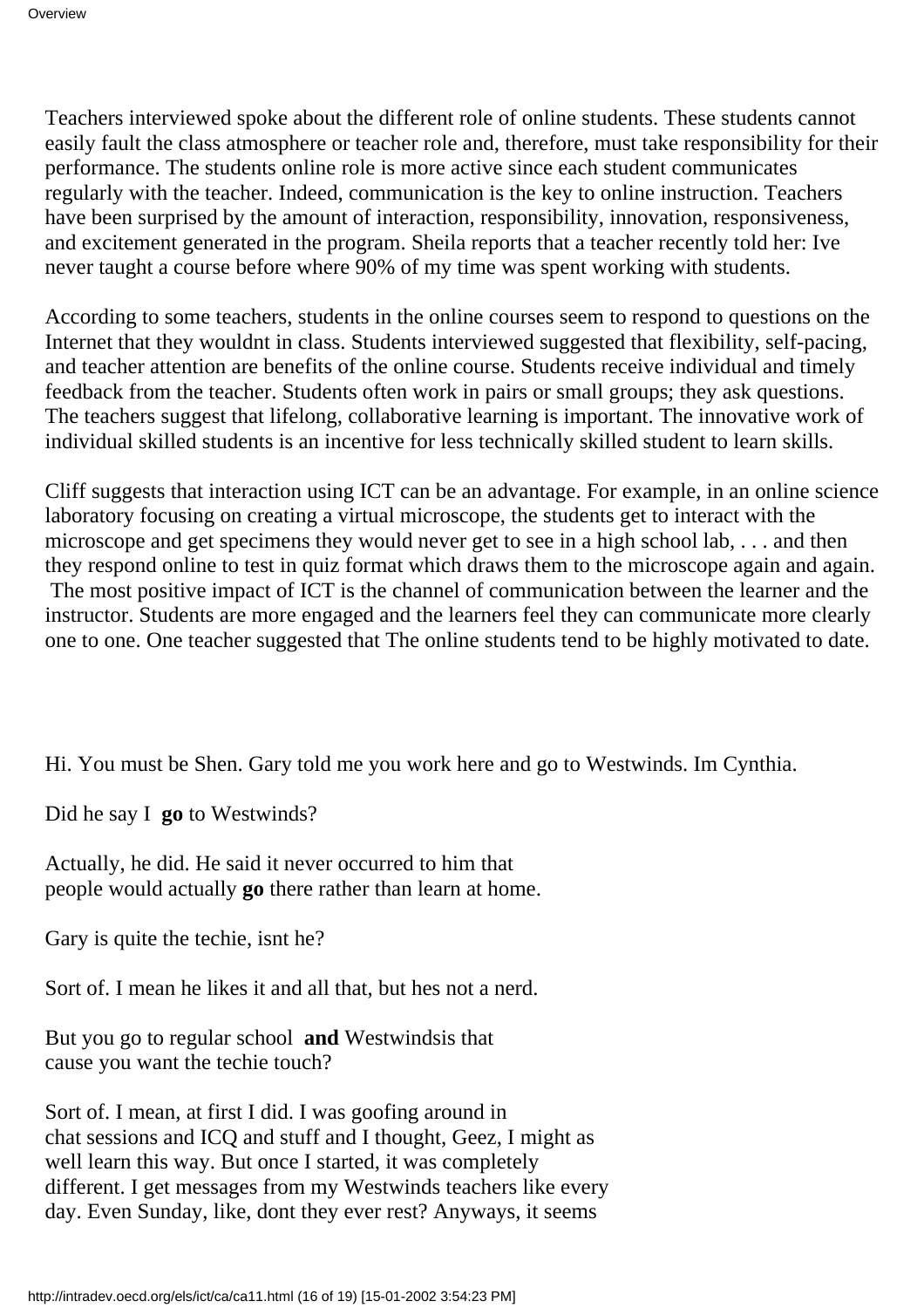odd and nobody believes me, but I keep going to Westwinds because I get more feedback on my work from the teachers. And because I meet a whole new group of people. Like, is your last name spelled X-U-A-N? I think you are in English 20 with me.

Oh, **that** Cynthia. You know what you were saying about Shakespeare. . . .

*Con: A rival hypothesis to H5 is that ICT implementation will lead to a lowering of academic standards since students will be involved in marginally beneficial searches and will be using poor quality web and coursework content.*

Sheila Golding suggests that Some students are inappropriately drawn to it. . . .They are still waiting for someone else to do the thinking. She wonders if this is a design issue or is it an organizational issue or is it because this learner isnt really ready?

We re losing thirty to forty percent of our (potential) students right now who will tell us they re not either prepared to enter into this arrangement or they find it unsuitable for meeting the objectives that they have.

Cliff Chagall suggests that The most negative aspect of ICT may be that it creates an illusion of being easy. Students familiar with computers who are accepted into the program may not realize that they still have to read and perhaps work hard because of the independent nature of online learning. Another danger is that so much work is required to design meaningful material, not just entertaining material. Finally, students may become socially isolated and while this is not necessarily a fault of the technology, it can be a problem associated with the technology.

Sheila Golding acknowledges that there is a level of abuse in which students copy from the Internet just as they might copy from the encyclopaedia. Students also connect to sites which are not always learning. Westwinds does have an acceptable use policy and can remove Internet privilege where there is inappropriate use. But, quite honestly, we miss far more than we catch.

## **THE FUTURE AND SUSTAINABILITY**

As discussed in this report, Westwinds College has unique elements, which have contributed to the success of their online program. In addition, the province has unique elements which support implementation of technology-based innovations. For example, the online program has been supported by Alberta Learning, the district, and the province. The teacher quality standards of the ATA address being a user of technology. Alberta Learning provided additional funding for schools for technological infrastructure. The Chief Superintendent and senior administration supported the program; the district provided additional personnel and budgetary support. The online consortium (48-50 jurisdictions in the province) support and share innovations in technology. Westwinds sought and nurtured the support of these various organizations; it seems likely that Westwinds will endeavour to maintain these relationships.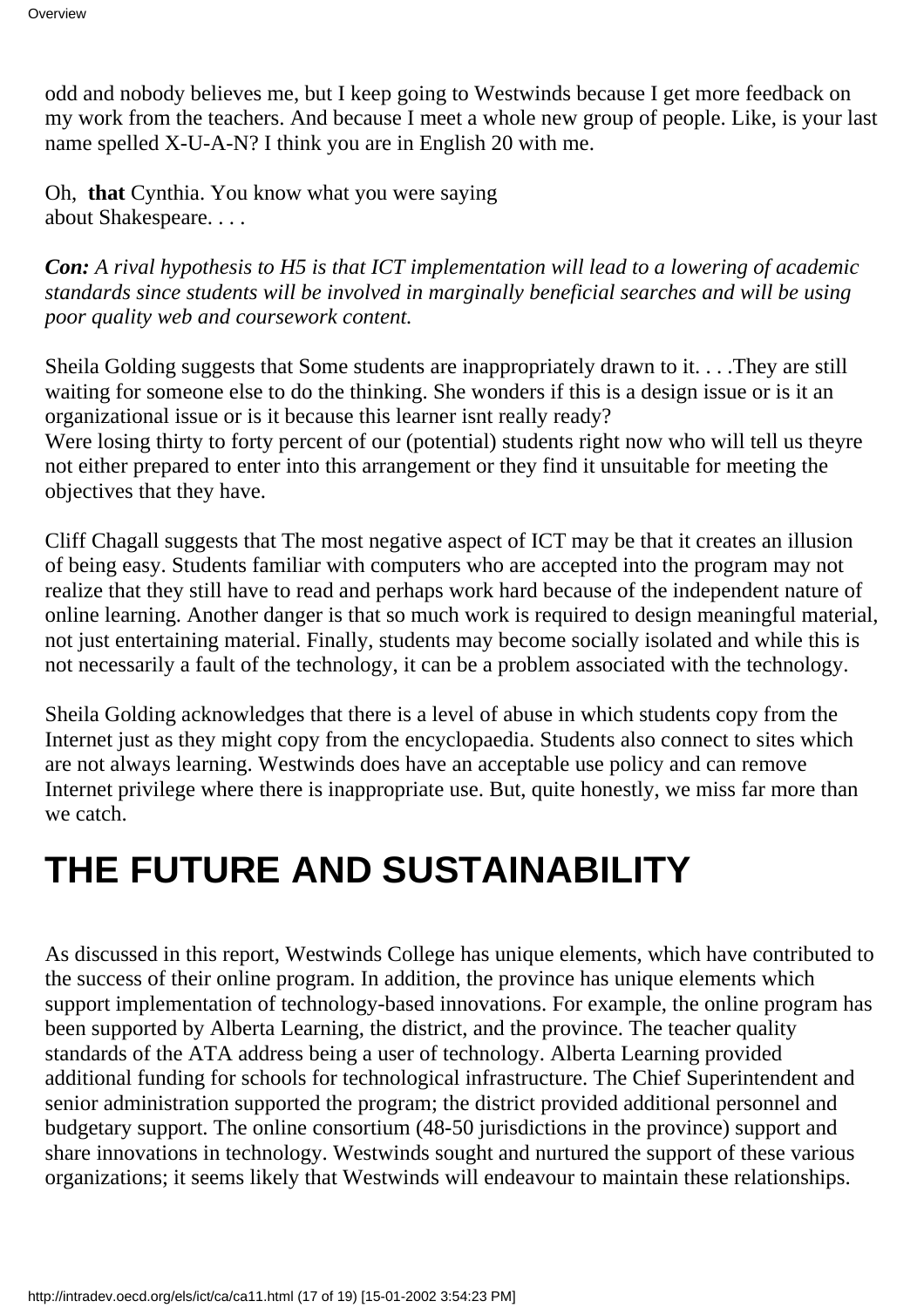Westwinds invited representatives from all interested groups to be part of the development of the innovative technology. Stakeholders forming the steering committee include educators, parents, corporate representatives, etc. Some of these stakeholders were strong supporters of technology, but some were not. The mix has worked.

Student access is an important element of sustainability; Westwinds has created online learning available to all schools in the district. As discussed by one of the teachers, Because the school district is hardwired and has fiber to every school, the innovative program can be shared. Four years ago a survey of students showed that 40% had access to the Internet and used it on a weekly basis. The surveys are now done every six months. The number accessing the Internet was 78% at the time of the interview. And, 60% within a two-month span were accessing the Internet from home.

Dissemination of information about the program has been by word of mouth. The grassroots approach has been successful.

The success that Westwinds has had in sharing its methodology and its course with other schools in the system and with training teachers from other systems speaks well for the transferability of much of what goes on there. However, it is questionable whether the Westwinds phenomenon could be reproduced elsewhere since a combination of the following unique elements contributed to its development:

- A history of success in adult education
- A cost-recovery financial system that demands innovation for survival
- A broader environment (Alberta) with strong traditions of entrepreneurship, distance education and home schooling
- A dynamic and dedicated leader (Golding)
- A creative and industrious technical coordinator, teacher and developer (Chagall)

Westwinds may stand as proof-of-concept, but recreating its impact elsewhere will be a challenge.

#### Appendix A

#### Methodology

There were five members of the research team involved at various times during the week of the onsite visits. Two teacher groups were interviewed for periods of about 2-3 hours. A two-hour interview was held with a central administrator with direct supervisory responsibility for Westwinds. Three interviews of two to three hours were conducted with program administrator responsible for Westwinds College (a principal-equivalent). Interviews of approximately 2 to 2 1/2 hours were held with the technical coordinator and course developers.

A group of four local students was interviewed onsite and two distance students (from the